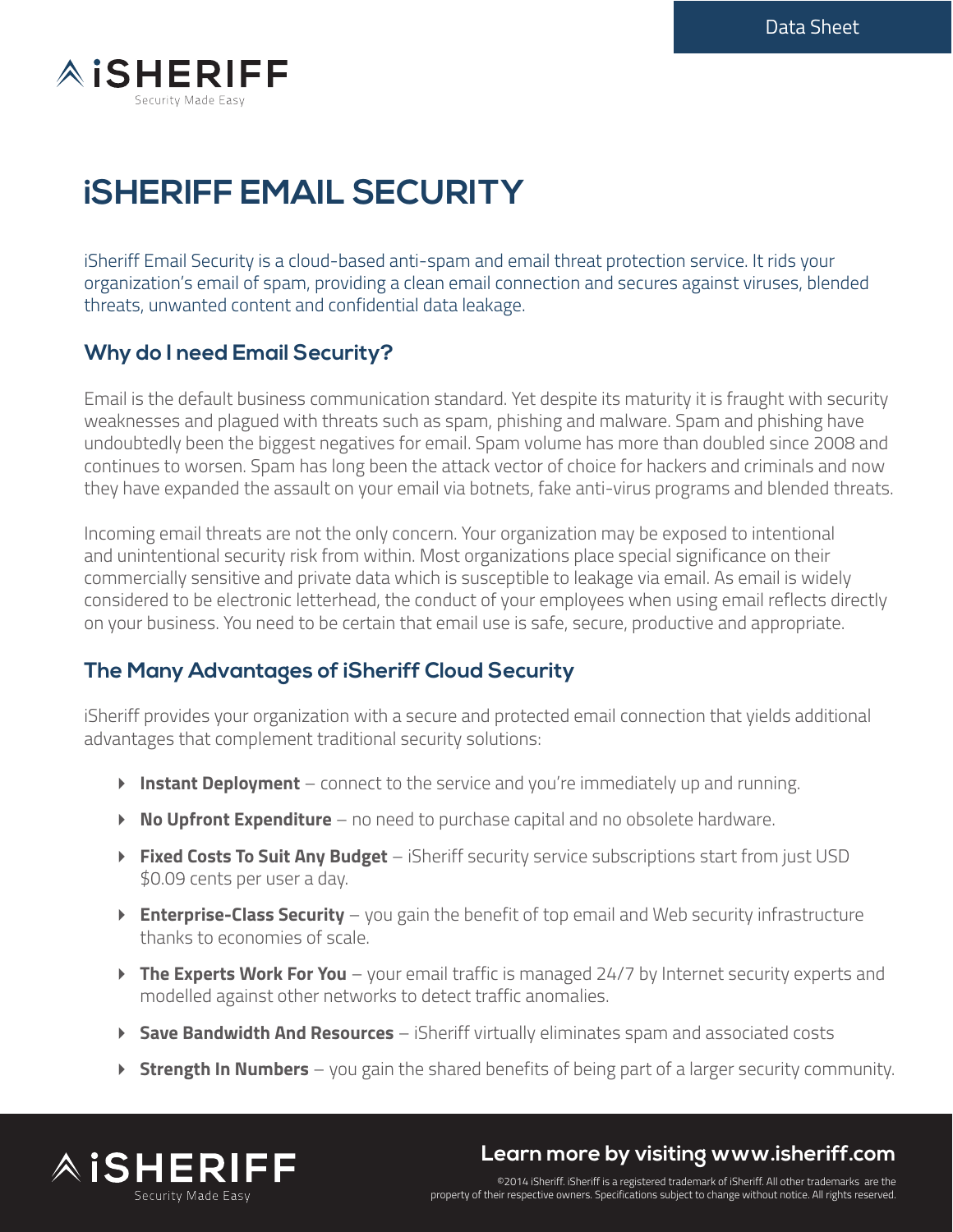

**Exero Administration** - No tedious upgrades, no maintenance requirements; you always have the latest and best protection.

## **Key Features**

iSheriff Email Security enables comprehensive protection yet is simple and easy to use. Our services target a range of email threats and security concerns:

- **► Spam & Phishing** utilizing a layered approach, iSheriff employs the latest range of antispam technologies including IP reputation and real-time content analysis to detect and block spam in the cloud, before your email gateway even receives it.
- **Anti-Virus & Blended Threats** detects and blocks virus attachments and malware, including malicious URL links, ensuring that your organization is protected against the full range of threats which can infect your network via email.
- **Inbound & Outbound Policy Compliance** manage email content including text and file attachments. Block profanity, oversize messages and easily apply any compliance policies you require with the benefit of dynamic content analysis and message classification.
- **Data Leakage Prevention** secure the wealth of intellectual property and sensitive data that traverses your organization via email. With iSheriff, you can define sensitive file types or keywords and control the distribution of this material outside of your organization.
- **Security & Compliance Reporting** access useful and easy to understand reports on spam, threats and your overall email usage. Graphical summaries are provided as well as in-depth reports to help you investigate specific events or user activity. You can run reports by address, file type, and threat category across a wide range of time periods. iSheriff reports allow you to measure the real benefits of Email Security and demonstrate the return on your dollar.
- **Directory Synchronization** iSheriff provides automated user account directory synchronization to streamline administration and save you time and effort. iSheriff supports all common directory formats including Active Directory and LDAP.



## **Learn more by visiting www.isheriff.com**

©2014 iSheriff. iSheriff is a registered trademark of iSheriff. All other trademarks are the property of their respective owners. Specifications subject to change without notice. All rights reserved.